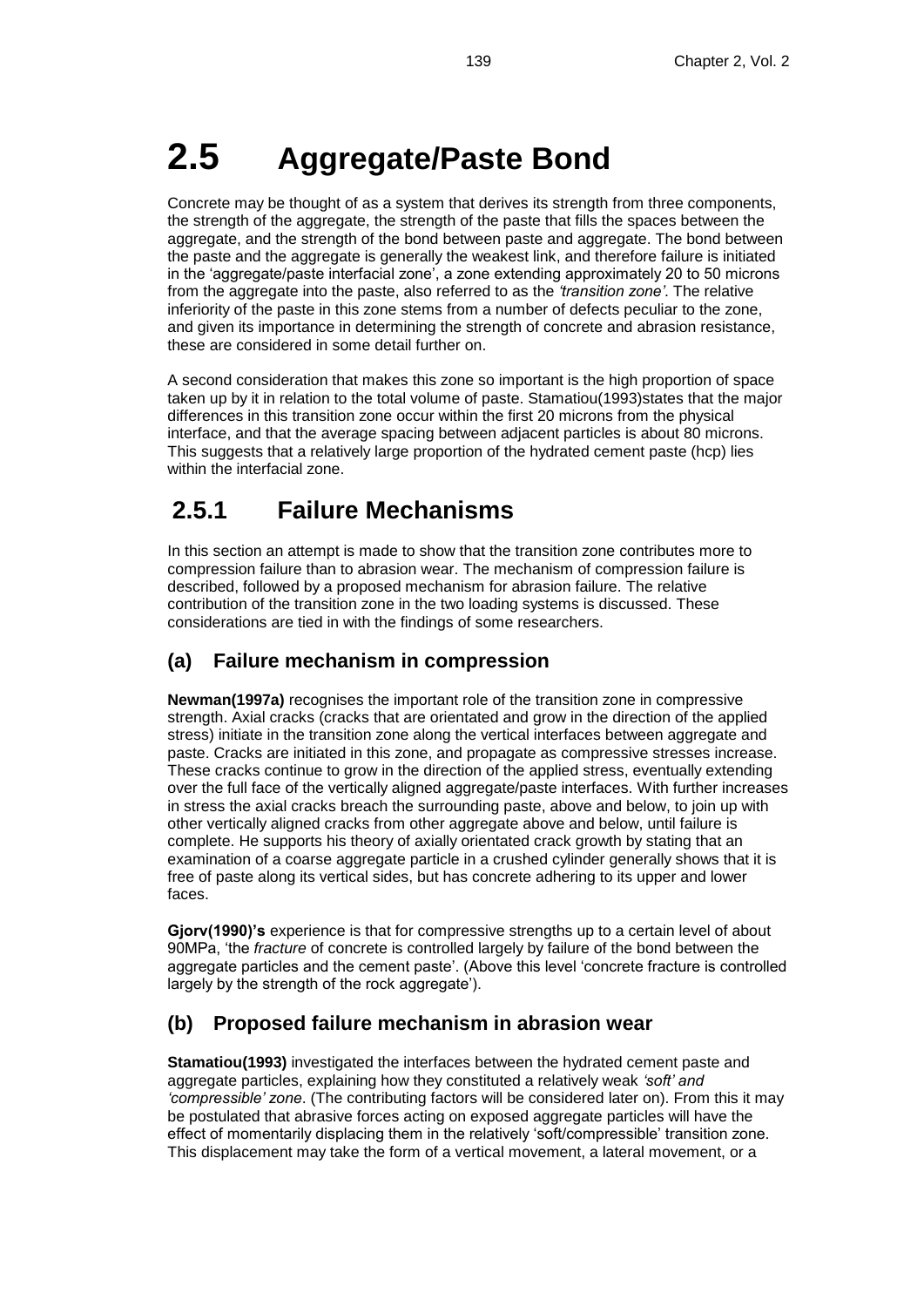rotation. As the load is removed, the aggregate particle returns to its original position. For example a rocking effect may take place as a small hard wheel progressively moves over the aggregate particle. A grain of sand rolling or sliding over an aggregate particle will have the same effect, and the extent that the aggregate is displaced will depend on the magnitude of the load on the sand grain. This is illustrated in Figure 9.A of volume 1. In effect the sand grain focuses a relatively large force on a relatively small particle resulting in comparatively relatively large displacements within the transition zone. Eventually these movements can lead to fatiguing and the formation of *micro-cracks* in the transition zone. Ultimately this results in the *loosening* of the particle relative to the paste matrix, and finally to its removal.

#### **(c) Relative contribution of the transition zone**

**Ramezanianpour(1999)** did compressive strength tests to evaluate three different aggregate types, 'conventional' referred to as the control hereafter, 'granite', and 'siliceous' aggregates. The results of *compressive strength tests* showed remarkably good strengths for the 'granite' aggregate 93,4 MPa, but poor results for the 'control' (40,8MPa) and 'siliceous' aggregates (39,7MPa). Given the low w/c ratio of 0,3, and the cement content of 400kg/m<sup>3</sup> used in all the mixes, 93,4MPa is a good but believable result for 28-day compression testing. This is an increase of 129% relative to the control. Since the paste quality was the same for all mixes, and assuming that aggregate does not break down at 40MPa, the 40MPa results for the non-granite mixes points paste/aggregate bond as the weak link. The magnitude of the difference between the granite aggregate relative to the other two underlines the importance of aggregate/paste bond.

Ramezanianpour also used an *impacting fine-abrasive* (water blasted) abrasion test (see appendix U.5.22) to evaluate the effect of the three aggregate types on abrasion resistance. Relative to the 'control', the 'granite' and 'silicious' aggregates were respectively improved by 35% and 25%. The higher result for the granite aggregate is expected from the higher aggregate/paste bond, indicated by the compression testing. Clearly a greater bond strength means that impacting sand particles and the stream of water will not dislodge an aggregate particle from the matrix as easily. However, relative to compression testing, the 35% improvement for the granite mixes is relatively small. Surprisingly, the siliceous mix improved almost as much.

Following is an explanation why the granite was 129% better in crushing, but only 35% better in abrasion: In crushing of concrete, aggregate/paste failure may be regarded as the primary mode of failure. (Axial cracks spawn in the interfacial zone and grow in number and length until no further load can be sustained.) However in Ramezanianpour's abrasion test a substantial quantity of paste must first be eroded before the aggregate particle is sufficiently exposed to the point where the transition zone stresses lead to a breakdown of the aggregate/paste bond. Clearly the erosion process will be similar for all three tests; of similar duration, requiring roughly the same quantity of abrasive, etc, and only once this exposure process has run its course will the improved aggregate/paste bond of granite become apparent. Thus in abrasion, transition zone stresses are only a part of the dislodgement process, whereas they play a major role in compression failure.

#### **(d) Consideration of abrasion forces**

The relative insensitively of abrasion resistance to transition zone bond strength may also be explained using another line of logic. In certain abrasion tests it is virtually impossible for the aggregate particles to escape out of their sockets, even though they may have become unbonded. An example would be the commonly used Amsler-Lafon apparatus, where the specimen is pressed down onto a horizontal grinding table. This means that the aggregate particles will continue to contribute to abrasion resistance beyond the point that they would have been dislodged in practice. In effect this test measures the hardness of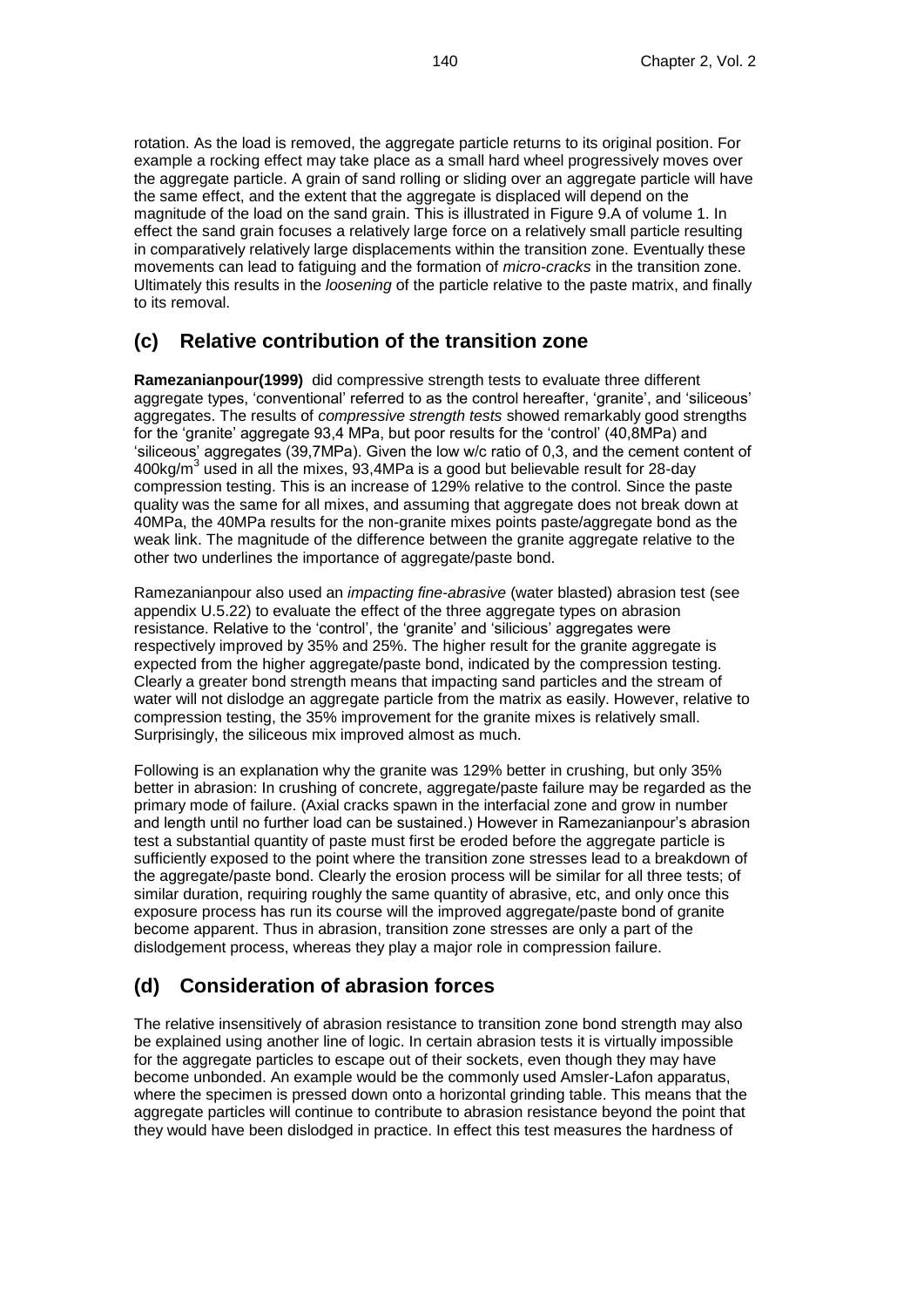the aggregate, and is virtually incapable of measuring the bond strength within the transition zone.

On the other hand certain rolling dressing wheels tests, e.g. ASTM C779 Proc B, impart considerable impact on individual aggregate particles. The resulting shock and vibration will tend to break aggregate/paste bond at a relatively early stage, well before the aggregate particle abrades away. The particle is dislodged rather than abraded, and the test is essentially a measure of aggregate/paste bond.

It was explained earlier that the impacting fine-abrasive (water blasted) abrasion test used by Ramezanianpour, like the rolling dressing wheels test, does not abrade primarily by wearing down the aggregate. It tends to erode the paste around an aggregate particle, leaving the aggregate particle relatively exposed, until the bond stresses in the transition zone become greater than the bond strength, at which point the particle is in effect thrust out.

From the foregoing it may be said that abrasive forces, depending on type and magnitude, induce a combination of compression, shear, flexural and tensile stresses upon the aggregate particles, and these stresses are transferred to the surrounding matrix by means of aggregate/paste stresses that are most detrimental in the relatively weak transition zone. It follows that the aggregate/paste bond strength may be defined as the ability of the transition zone to resist abrasive forces. Clearly this is a function of the quality of the paste and certain characteristics of the aggregate. The following two sections are devoted to these aspects.

# **2.5.2 Quality of Paste**

It has been shown by several investigators (including the writer, see volume 1) that the greater the strength of the paste, the greater will be its contribution to abrasion resistance. Firstly, strong pastes are harder and more abrasion resistant; and secondly, they develop a stronger bond to the harder aggregate, enabling the aggregate to resist the abrasive forces for longer.

Given the superior hardness of aggregate, the binding ability of the paste is its primary function relative to abrasion resistance. To be precise, it is the binding ability of the weakest zone of the paste, the transition zone, that determines its bonding ability.

**Connell(1985)** did abrasion tests on concrete according to BS 812:Part 3:1975 clause 9 [*=sliding fine-abrasive*, see appendix U.5.06]. He found that a low paste strength resulted in 'plucking' out of the aggregate particles.

**Komonen(1998)** did abrasion tests on concrete pavers using *rolling studded tyres* [see appendix U.3.04] and found that the rate of abrasion of concrete pavers was effectively twice as good as that of asphalt 'concrete' made with the same aggregate type and equivalent grading. [It is therefore evident that the inherent abrasion resistance and the bonding ability of a high strength paste is superior to that of a bitumen binder].

### **2.5.2.1 Porosity**

In section 2.3 it was seen that voids of any description are detrimental to the strength of concrete. These include entrapped voids and air entrained voids on one scale, and cavities, capillaries and pores in the paste on a smaller scale, and finally the submicroscopic gel-pores. Paste that has a high percentage of interconnected capillaries and pores within the paste structure may be referred to as porous, and will have lower strength.

In the discussions that follow it will be useful to consider the strength of the paste in terms of its porosity, and especially the porosity of the transition zone.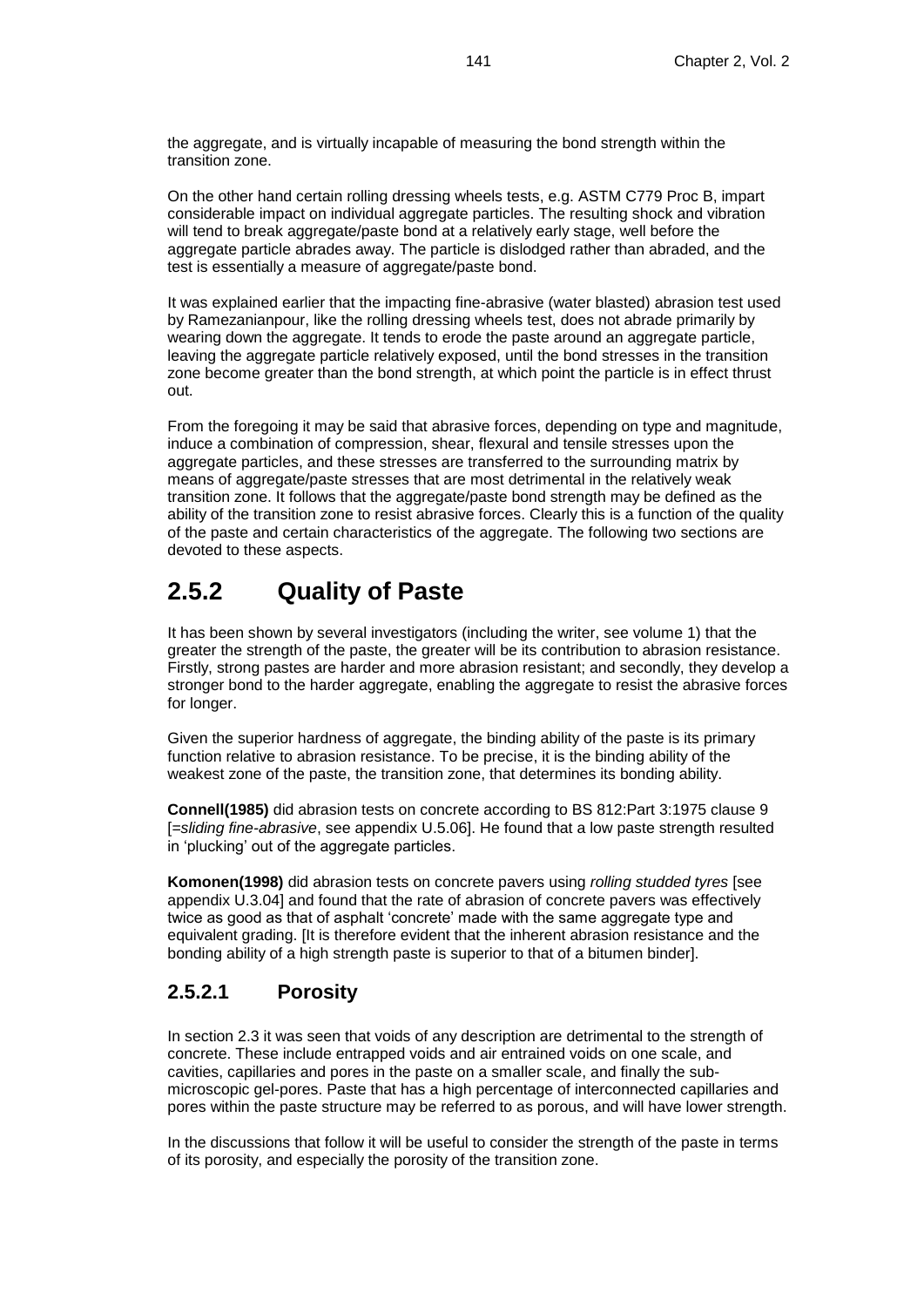The following investigators sketch the structure of the transition zone and outline some factors that lead to a higher porosity in this zone relative to the 'core' paste. This increased porosity increases the degree of deposition of orientated  $Ca(OH)_2$  crystals in the transition zone.

#### **a) Transition Zone Structure**

**Subramanian(1999)** states that the present view on the aggregate/cement paste transition zone is that there is a 25 to 50 micron thick relatively porous zone surrounding the aggregate having properties that are different from the bulk cement paste.

This transition zone has a number of characteristics:

- In concrete containing excess water, the bleed water tends to collect below the aggregates, thereby creating a weak porous region with an *unfavourable w/c* ratio.
- Near the large surface of an aggregate particle, the cement particles are *not packed in an ideal manner* (wall effect), thereby leading to more porosity than in the bulk paste).
- As the aggregate surface is inert, the *CSH gel* (formed on the cement grain) grows *only in one direction* and not towards the aggregate faces (one sided growth), again leading to a more porous structure closest to the aggregate particle.
- The above factors result in a zone that is considerably more porous than the bulk paste. This encourages the deposition of *orientated crystals of calcium hydroxide,* giving rise to weak planes.

**Stamatiou(1993)** investigated the interfaces between the hydrated cement paste (hcp) and aggregate particles, explaining how they constituted a relatively weak *'soft' and 'compressible' zone*.

His analysis of the formation and structure of the transition zone is very similar to Subramanian's. He explains that during mixing, casting, and consolidation of concrete, a layer of water accumulates around aggregate particles. Prior to initial set, this can be aggravated by additional bleed water gathering under large aggregate particles. Furthermore the so-called wall effect prevents cement particles from packing efficiently around the aggregates. Thus the aggregates are surrounded by a 'transition' zone of relatively *high w/c*, in which conditions are markedly different from those in bulk paste. (Note that high w/c leads to high porosity). These various effects result in a transition zone around the aggregate particles that is about 50 microns thick. It is rich in calcium hydroxide (CH) crystals which lie roughly parallel to the aggregate surface. This results in the formation of preferential *fracture planes* due to non-random orientated CH crystals.

Both these investigators have highlighted the negative effect that 'wall effect', bleeding and high w/c has on increasing the voids in the transition zone, and also the formation of large and oriented CH crystals. The result is a weak transition zone, exacerbated by preferential fracture planes. Clearly, this will impact negatively on the abrasion resistance.

Consideration will now be given to investigators who found ways of improving the porosity of the paste.

#### **b) Improving Paste Porosity**

**Subramanian(1999)** suggests a number of ways of improving the aggregate/hcp bond:

Powerful superplasticizers are very effective in reducing w/b and bleeding.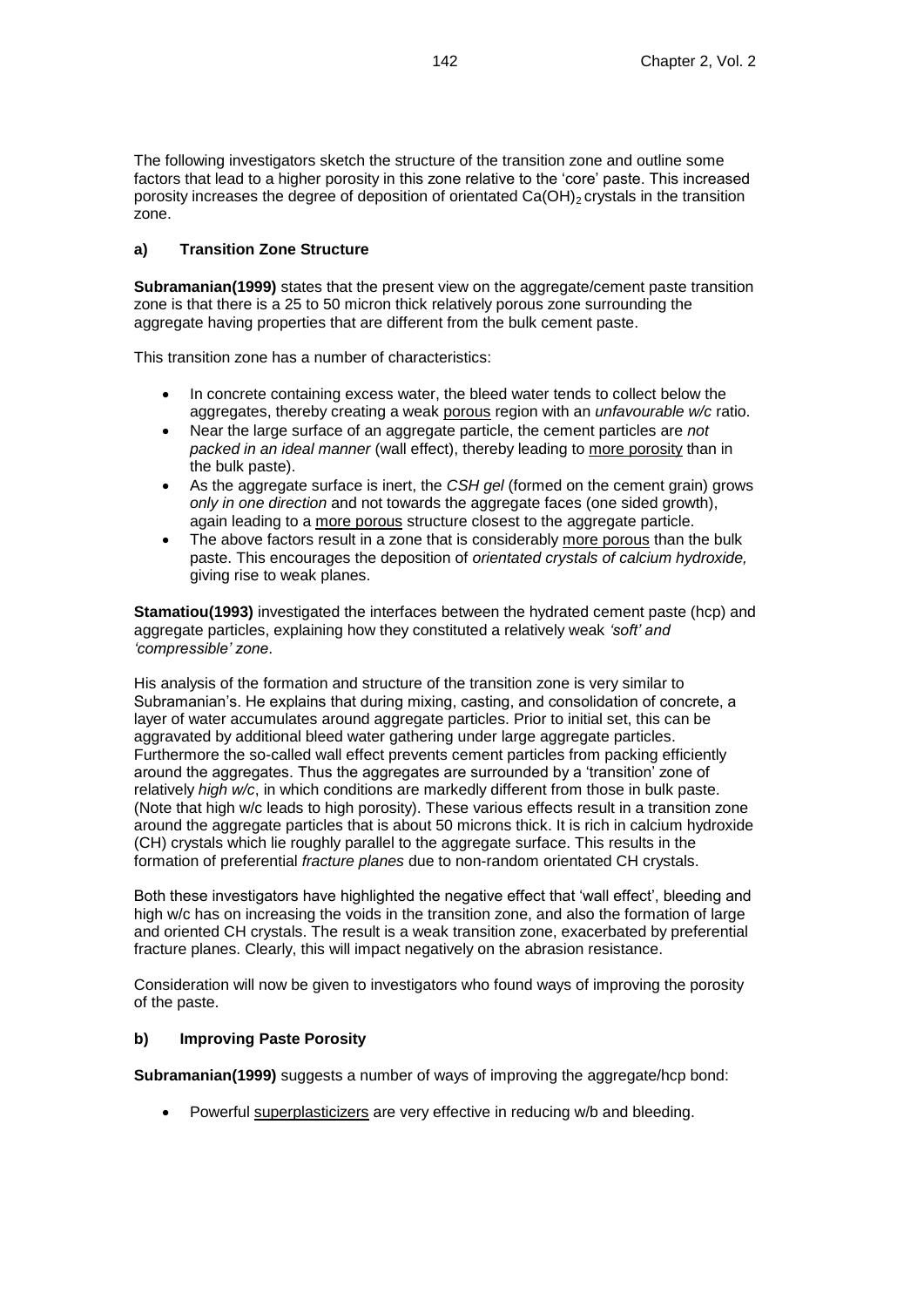- Aggregates with slightly porous surfaces will reduce the w/b in the transition zone. The excess water in the transition zone is drawn into these pores and cement particles are also drawn closer to the aggregate's surface.
- Limiting the maximum size of the coarse aggregate to 12,5 mm reduces the incidence of bleed-water entrapment.
- Given that the average size of cement grains is about 40 microns, adding silica fume or other fine material will partially fill the interstitial spaces and densify the interfacial zone
- Introducing a physical or chemical reaction between the aggregate particle and paste will also improve the aggregate/paste bond, especially in the immediate vicinity of the transition zone. For example aggregate particles can be pre-coated with a cement/silica-fume slurry. Alternatively, Subramanian suggests that the ideal aggregate would consist of an inert, hard core, coated with a hydraulic layer that is slightly porous, and capable of combining with cement. Tests done on corundum aggregate coated with a mixture of  $Ca(CO)<sub>3</sub>$  powder, with a small amount of gypsum and water and fired at 1400 degrees for four hours resulted in superior properties relative to untreated granite, corundum of Portland clinker.

**ACI Committee 234(1995)** states that the microstructure of the cement paste transition zone in concrete, which is about 50 microns thick, is significantly different from that of the bulk paste. Studies of the hydration process in this zone for pastes with fly ash, slag, or silica fume have concluded that all of these materials affect the morphology of the transition zone and particularly *decrease its thickness* and degree of *orientation of calcium hydroxide crystals* that form adjacent to aggregate particles.

**Khayat(1998)** In a survey of the literature on silica fume, Khayat refers to the *pore refinement* associated with the pozzolanic reactions, whereby silica fume and  $Ca(OH)_2$ combine to form additional *C-S-H products*. This also results in a reduction of the total volume of capillary pores in the cement paste. In particular the volume of large capillary pores are reduced resulting in a finer and less interconnected pore structure, and this refined and improved structure is also extended to the transition zone. There is therefore a reduction in the porosity of the transition zone between cement paste and aggregate which increases the strength and impermeability of the concrete. The conversion of  $Ca(OH)<sub>2</sub>$  to CSH products generally means that there are fewer and smaller and less orientated  $Ca(OH)_2$  crystals in the transition zone. Finally the thickness of the transition zone is substantially reduced by adding silica fume to the concrete, since silica fume cuts down on *bleeding* and the amount of water accumulated under aggregate.

Relevance to abrasion resistance: The greater adhesion of cement-paste to aggregate in mixes incorporating silica fume reduces the incidence of aggregate being 'plucked out of the paste by abrasive action'.

#### **c) Sectional summary**

The findings of the foregoing investigators on improving the quality of the paste (and hence transition zone bond) are now summarised in point form:

- Use superplasticizers to lower w/c
- Use silica fume to (a) increase cohesion and so reduce bleeding, (b) densify by filler effect, (c) provide sites for conversion of CH to additional CSHs and thereby also refine pore structure, (d) pre-coat aggregates
- Use aggregates with slightly porous surfaces to lower w/c
- Use 12,5 mm aggregate to limit bleed water entrapment
- Use cement extenders such as silica fume, fly ash, ggbs to reduce the thickness of the transition layer, and reduce the orientation of the CH crystals

Virtually all the effects mentioned above operate on the basis of a reduction in the voids (porosity) in the transition zone.